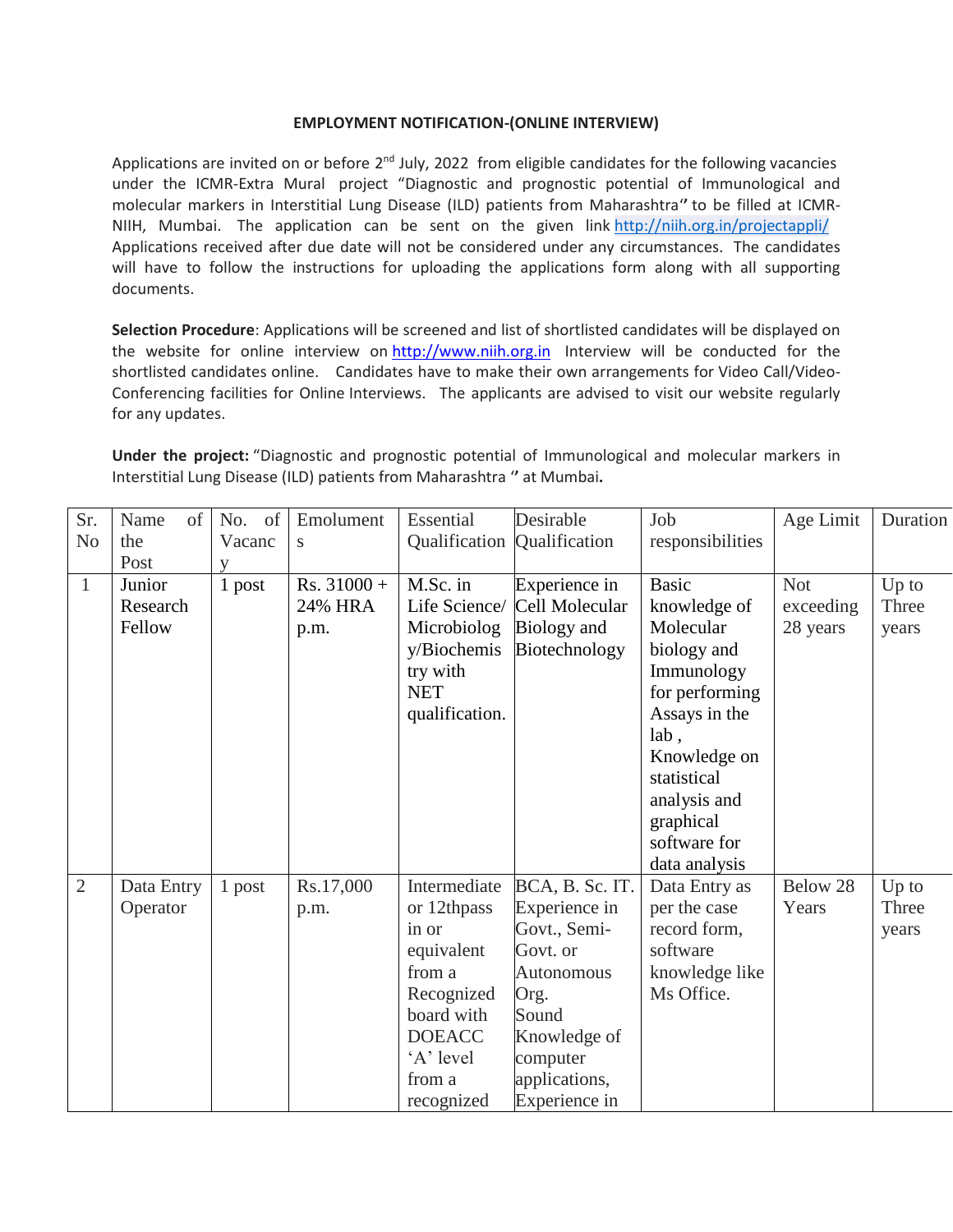|  |  | Institute and       | generating                |  |  |
|--|--|---------------------|---------------------------|--|--|
|  |  |                     |                           |  |  |
|  |  | $\sqrt{or} 2$ years | various reports.          |  |  |
|  |  | experience          | Knowledge and             |  |  |
|  |  |                     | in EDP work experience of |  |  |
|  |  | in Govt.            | Data Base and             |  |  |
|  |  | Autonomous          | server                    |  |  |
|  |  | PSU or any          | management                |  |  |
|  |  | other               |                           |  |  |
|  |  | recognized          |                           |  |  |
|  |  | organization.       |                           |  |  |
|  |  | A Speed             |                           |  |  |
|  |  | Test of not         |                           |  |  |
|  |  | less than           |                           |  |  |
|  |  | 8000 key            |                           |  |  |
|  |  | depressions         |                           |  |  |
|  |  | per hour            |                           |  |  |
|  |  | through             |                           |  |  |
|  |  | Speed test          |                           |  |  |
|  |  | on computer         |                           |  |  |

## **PROCEDURE FOR RECRUITMENT:**

1) Candidates meeting the age criteria and possessing the required qualifications experience, etc. can fill the Application Form through link <http://niih.org.in/projectappli/> upto 2<sup>nd</sup> July, 2022 after that link will be disabled automatically.

2) Shortlisted candidates will be informed about the interview via e-mail or candidates may check our website for updates related to the advertisement.

3) Candidates have to submit the duly self attested copies of proof of their age, educational qualifications, Experiences, testimonials etc., at the time of joining, if selected.

4) Selected candidates have to bring all the documents as mentioned above in Original for verification.

## **Terms and conditions**:

1) Age relaxation for SC/OBC/PWD and Experience candidate will be as per the rules.

2) The above positions are on temporary contract basis.

3) The Director & Appointing Authority has the right to accept / reject any application without assigning any reason(s) and no correspondence in this matter will be entertained.

4) Age, qualifications, etc will be reckoned as on the date of Written Test/ Interview.

5) The appointment can be terminated with one month notice from either side without assigning any reason.

5) Since, the posts are temporary; the incumbents selected will have no claim for regular appointment at ICMR-NIIH or continuation of his/ her services in any other project.

6) Other allowances like CCA, LTC, Medical Claim and PF are not applicable.

7) The results of the final selection will be placed on ICMR-NIIH website only. No intimation will be sent by e-mail or phone.